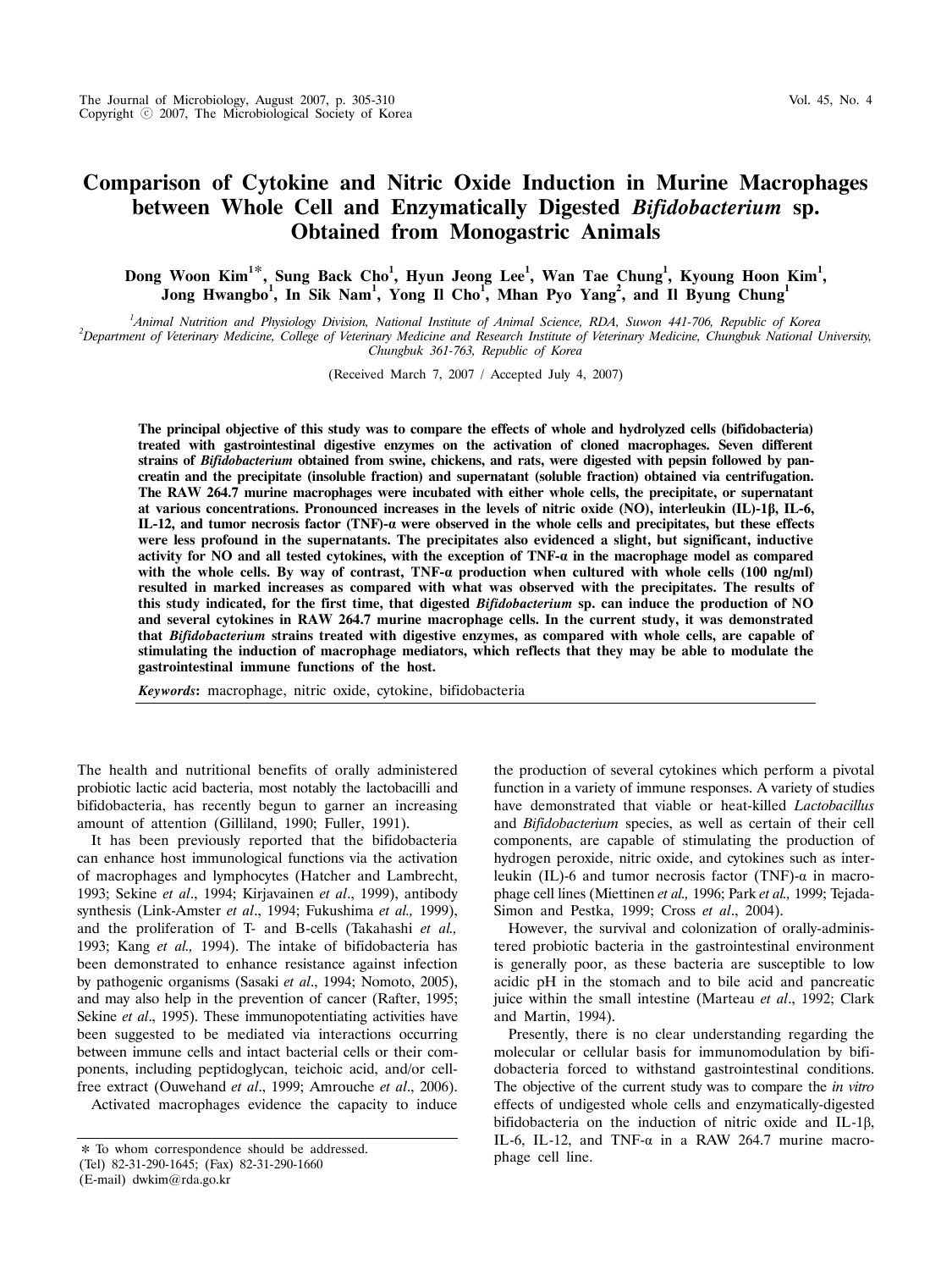#### **Materials and Methods**

#### *Microorganism and culture condition*

Seven different strains of *Bifidobacterium--Bifidobacterium animalis* (KCTC 3126), *Bifidobacterium pseudolongum* (KCTC 3224), *Bifidobacterium thermophilum* (KCTC 3225), *Bifidobacterium cholerium* (KCTC 3275), *Bifidobacterium animalis* (KCTC 3355), *Bifidobacterium pullorum* (KCTC 3370), *Bifidobacterium pseudolongum* (KCTC 3463), all of which were obtained from monogastric animals, were obtained from the Korean Collection for Type Cultures (Daejeon, Korea). All strains were grown anaerobically in MRS broth (Merck, Germany) containing 5% (wt/vol) lactose at 37°C until late log phase. The cells were then collected via 20 min of centrifugation at 7,000×g at 4°C, washed twice in 0.01 M phosphate-buffered saline (pH 7.2) and stored at -20°C until use.

#### *Preparation of antigenic stimulant*

Bacterial cell hydrolysates were prepared via a modified version of the procedure described by Boisen and Fernandez (Biosen and Fernandez, 1995). One gram of whole cells was suspended in 4 ml of phosphate buffer (0.1 M, pH 6.0) and adjusted to a pH of 2.0 using 1 M HCl. One milliliter of freshly prepared pepsin solution (10 mg/ml in 0.01 M HCl, Merck, Germany) was added to the mixture, followed by 6 h of gentle shaking at 37°C. After pepsin treatment, 2 ml of phosphate buffer (0.2 M, pH 6.8) was added to the mixture and the pH was aseptically adjusted to pH 6.8 using 1 M NaOH. The mixture was additionally treated with 1 ml of freshly prepared pancreatin solution (50 mg/ml in 0.2 M phosphate buffer; pH 6.8, Sigma, USA) and shaken for 14 h at 37°C in a water bath. The mixture was then heated for 10 min at 72°C in order to inactivate the pancreatin activity. The precipitate (insoluble fraction) and supernatant (soluble fraction) from the mixture were collected via 20 min of centrifugation at  $10,000 \times g$  at  $4^{\circ}$ C and then lyophilized. For the preparation of the tissue culture, the precipitates, supernatants, and undigested whole cells were diluted with DMEM to the desired concentration on a dry weight basis, and were then heated for 30 min at 95°C.

## *Macrophage culture*

The RAW 264.7 murine macrophage cell line was obtained from the Korean Cell Line Bank (Seoul, Korea). The cells were grown in Dulbecco's modified Eagle's medium (DMEM, Sigma, USA) supplemented with 10% (v/v) fetal bovine serum, streptomycin (100 μg/ml), and penicillin (100 U/ml) at 37°C in a 5% CO2 humidified incubator. For the experiments, RAW 264.7 cells were cultured in triplicate at a density of  $5 \times 10^5$  cells/ml in 24-well tissue culture plates with various concentrations of either whole bacterial cells, precipitates, or supernatants. Lipopolysaccharide (LPS from *E. coli* O55:B5, Sigma) was utilized as a positive control. After 72 h, the culture supernatants were analyzed for nitric oxide and cytokines.

#### *Nitric oxide determination*

The levels of nitric oxide from the culture supernatants were determined via the Griess reaction (Ding *et al.*, 1988). One hundred microliters of culture supernatant was mixed with 2 ml of distilled water, 200 μl of sulfanilamide in HCl and 200 μl of 0.12% N-(1-naphthyl)-ethylenediamine dihydrochloride for 10 min at room temperature and absorbance was measured at 540 nm. Nitrite concentrations were calculated on the basis of a standard curve prepared using sodium nitrite.

## *Cytokine measurement*

TNF- $\alpha$  and IL-6 in the cell culture supernatants were quantified via ELISA (Dong *et al*., 1994). The plates were coated overnight at 4°C with 100 μl of 1 μg/ml rat anti-mouse TNF- $α$ or IL-6 antibodies (Endogen, USA). The plates were then washed three times with 0.01 M phosphate buffered saline (PBS; pH 7.4) containing  $0.2\%$  (v/v) Tween 20 (PBST). The plates were incubated for 1 h at room temperature with 200 μl 0.01 M PBS containing  $3\%$  (w/v) BSA (PBSB), and subsequently washed three times with PBST. Standard cyto-



**Fig. 1.** Morphology of RAW264.7 cells cultured for 72 h after the addition of (A) Dulbecco's modified Eagle's medium only, (B) lipopolysaccharide (1 μg/ml), (C) whole cell (100 μg/ml) of *Bifidobacterium animalis* (3126), (D) precipitate (100 μg/ml) of *Bifidobacterium animalis*  (3126), and (E) supernatant (300 μg/ml) of *Bifidobacterium animalis* (3126). Magnification A to E : 200×.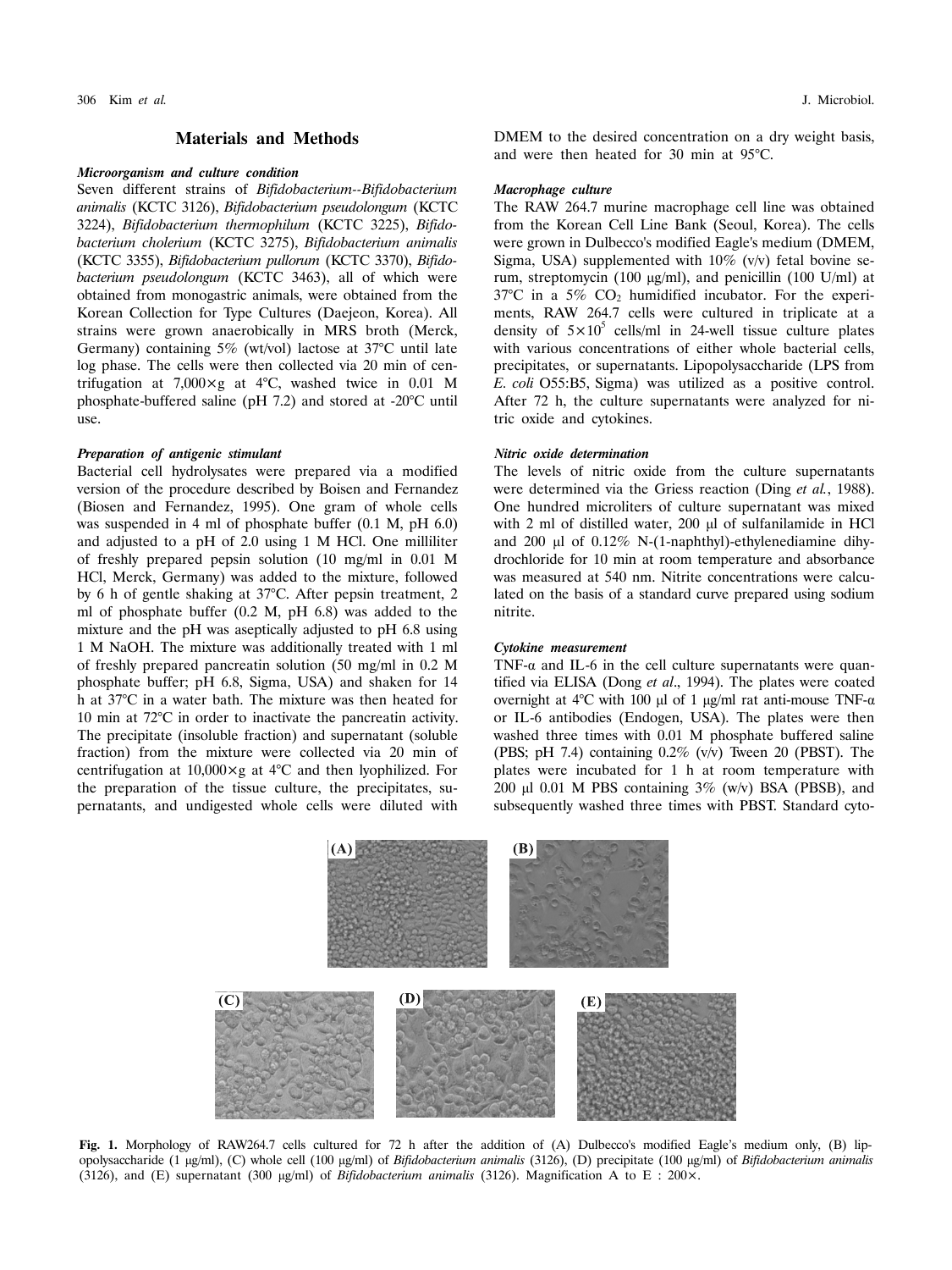kines or samples were added in 50 μl aliquots per well and incubated for 1 h at 37°C. The plates were washed four times with PBST and incubated for 1 h with 50 μl at a concentration of 500 ng/ml of biotinylated rat anti-mouse IL-6 or TNF- $\alpha$  antibodies and washed four times with PBST. Fifty microliters of streptavidin-horseradish peroxidase conjugate (Pierce, USA) were added to each well, and the plates were incubated for 30 min and washed five times in PBST. Bound peroxidase conjugate was detected via the addition of 100 μl of tetramethylbenzidine and hydrogen peroxide solution (Pierce, USA). The reaction was halted via the addition of 100 μl of 1 M  $H_2SO_4$  and absorbance was measured at 450 nm using a Bio-Rad Microplate Reader (Biorad, USA). The cytokine concentrations were quantified on the basis of a linear dose-response standard curve. IL-1β and IL-12 were determined using Opt EIA IL-1β and Opt EIA IL-12p40 (PharMingen, USA) kits, respectively.

Vol. 45, No. 4 Cytokines and nitric oxide by digested *Bifidobacterium* strains 307

#### *Statistical analysis*

Statistical analyses were conducted using SAS software (SAS, 2000). Significant differences between treatments were assessed via analysis of variance (ANOVA) followed by a comparison between treatments conducted via Duncan's multiple range test, with a 5% level of significance.

# **Results**

# *The morphology of RAW 264.7 cells*

Resident macrophages are able to synthesize DNA and proliferate, but lose this ability when activated (Adams and Hamilton, 1987). Fig. 1 shows the morphological peculiarity of cultured macrophages. When RAW 264.7 cells were cultured alone (Fig. 1A), the majority of cells evidenced circular morphology and normal proliferation, whereas the administration of LPS treatment (Fig. 1B) suppressed proliferation and induced a change in the cellular morphology. When cells

**Table 1.** Effect of whole cell and bacterial hydrolysates on nitric oxide production by RAW 264.7 murine macrophage cells

| Strain                          | Whole cell      |                                      | Precipitate     |                 | Supernatant         |                    |
|---------------------------------|-----------------|--------------------------------------|-----------------|-----------------|---------------------|--------------------|
|                                 | $10 \mu g/ml$   | 100                                  | 10              | 100             | 100                 | 300                |
| 3126                            | $23.60^{b}$     | $30.63^{\circ}$                      | $25.50^{b,c}$   | $45.41^{b,c}$   | $5.91^{c,d}$        | $14.40^{b,c}$      |
| 3224                            | $25.10^{a,b}$   | $34.95^{\text{a},\text{b},\text{c}}$ | $31.15^{b,c}$   | $41.96^{c,d}$   | $5.25^{\mathrm{d}}$ | 6.16 <sup>d</sup>  |
| 3225                            | $26.43^{a,b}$   | $39.95^{a,b}$                        | $24.28^{b,c}$   | $39.75^{c,d}$   | $11.06^{b,c}$       | $12.98^{c,d}$      |
| 3275                            | $22.25^{b}$     | $29.45^{\circ}$                      | $33.71^{a,b}$   | $54.73^{b}$     | 17.08 <sup>a</sup>  | $35.41^a$          |
| 3355                            | $21.48^{b}$     | $29.58^{\circ}$                      | $21.83^{\circ}$ | $32.16^d$       | $6.43^{c,d}$        | $7.48^{c,d}$       |
| 3370                            | $31.78^{\rm a}$ | $40.80^{\rm a}$                      | $41.30^{\rm a}$ | $70.18^{\rm a}$ | $13.10^{a,b}$       | 21.00 <sup>b</sup> |
| 3463                            | $27.85^{a,b}$   | $33.43^{b,c}$                        | $29.38^{b,c}$   | $39.53^{c,d}$   | $16.30^{a,b}$       | $31.50^a$          |
| Macrophage<br>(-control)        | 3.88            |                                      |                 |                 |                     |                    |
| LPS $1$ $\mu$ g/ml<br>+control) | 44.75           |                                      |                 |                 |                     |                    |

The cells  $(5 \times 10^5/\text{well})$  were stimulated with or without whole cell and bacterial hydrolysates for 72 h in 5% CO<sub>2</sub> incubator. The amount of nitric oxide production in the culture supernatant was measured by the Griess method. Results are expressed as a mean of μM of nitric oxide from the culture supernatant in triplicate.

Values with different letters are significantly different within the level  $(P<0.05)$ .

**Table 2.** Effect of whole cell and bacterial hydrolysates on IL-1β production by RAW 264.7 murine macrophage cells

| Strain                           | Whole cell          |                   | Precipitate            |                   | Supernatant         |                     |
|----------------------------------|---------------------|-------------------|------------------------|-------------------|---------------------|---------------------|
|                                  | $10 \mu g/ml$       | 100               | 10                     | 100               | 100                 | 300                 |
| 3216                             | $278.40^{\circ}$    | $1056.18^{c,d}$   | $489.88^{c,d}$         | $1281.37^{\circ}$ | $38.40^{\circ}$     | $139.51^{\text{d}}$ |
| 3224                             | $332.0^{\circ}$     | $1310.25^{b,c}$   | $867.29^{b}$           | $1457.66^{\circ}$ | N.D.                | N.D.                |
| 3225                             | $351.37^{\circ}$    | $1702.11^a$       | $295.07^{\rm d}$       | $1740.25^{\rm b}$ | N.D.                | N.D.                |
| 3275                             | $254.70^{\circ}$    | $1336.18^{b,c}$   | $1077.29^{\mathrm{a}}$ | $1911.00^{a,b}$   | $81.37^{a,b}$       | 611.37 <sup>b</sup> |
| 3355                             | 594.70 <sup>b</sup> | $968.03^d$        | $617.66^{b,c}$         | $1723.22^b$       | N.D.                | $1.37^{\circ}$      |
| 3370                             | $392.48^{b,c}$      | $1492.11^{a,b}$   | 1116.92 <sup>a</sup>   | $2035.07^{\rm a}$ | $63.96^{\rm b}$     | $389.51^{\circ}$    |
| 3463                             | $1189.14^a$         | $1402.11^{\rm b}$ | $1074.33^{\text{a}}$   | $1308.77^{\circ}$ | $102.48^{\text{a}}$ | $763.96^{\text{a}}$ |
| Macrophage<br>(-control)         | N.D.                |                   |                        |                   |                     |                     |
| LPS $1 \mu g/ml$<br>$(+control)$ | 1541.74             |                   |                        |                   |                     |                     |

N.D.: Not detectable

Results are expressed as a mean of pg/ml of IL-1 $\beta$  from the cell culture supernatant in triplicate. a,b,c,d,eValues with different letters are significantly different within the level (*P*<0.05).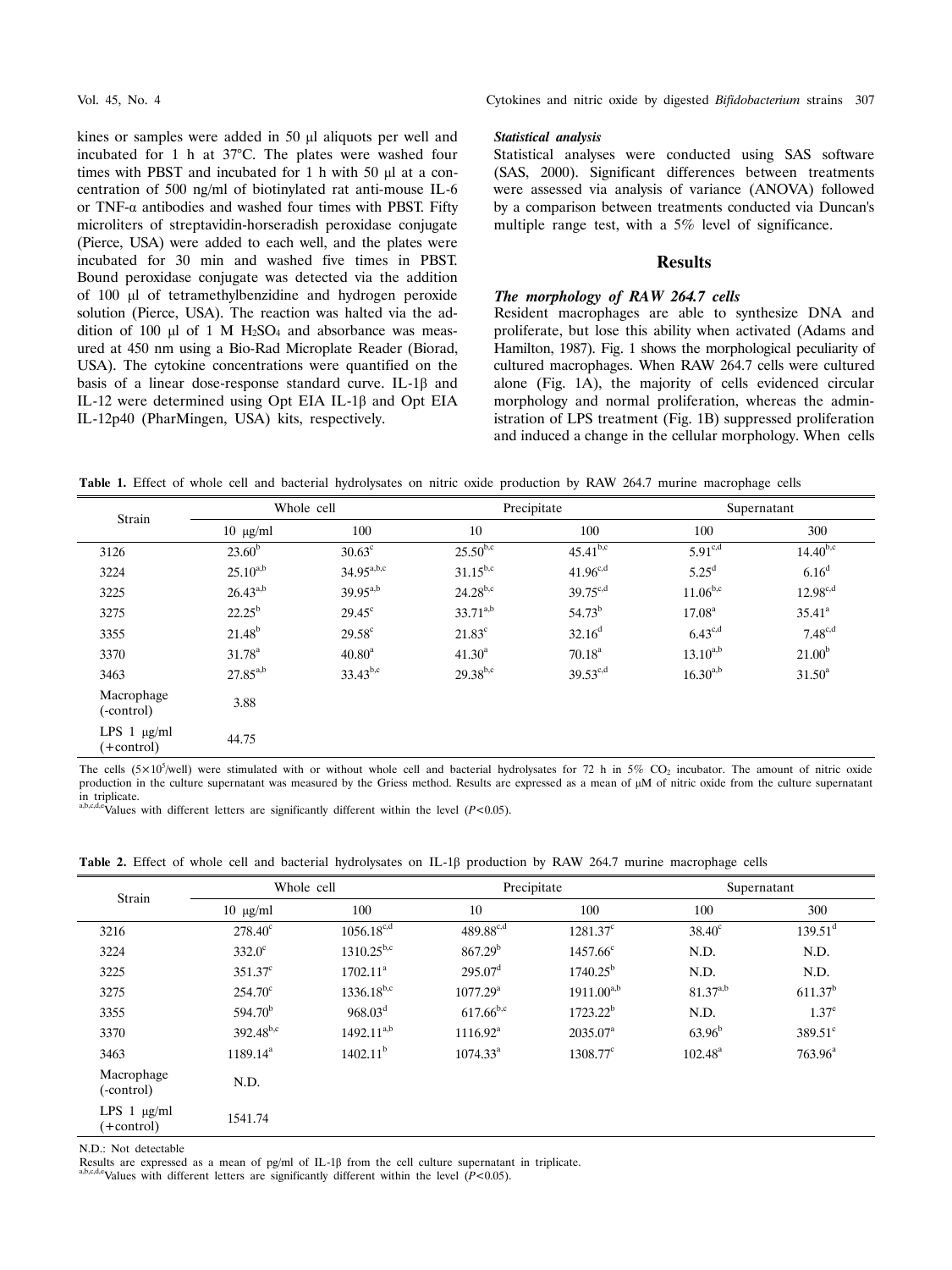| <b>Table 3.</b> Effect of whole cell and bacterial hydrolysates on IL-6 production by RAW 264.7 murine macrophage cells |  |  |  |  |  |  |  |  |  |  |
|-------------------------------------------------------------------------------------------------------------------------|--|--|--|--|--|--|--|--|--|--|
|-------------------------------------------------------------------------------------------------------------------------|--|--|--|--|--|--|--|--|--|--|

| Strain                           | Whole cell         |                 | Precipitate          |                    | Supernatant       |                    |
|----------------------------------|--------------------|-----------------|----------------------|--------------------|-------------------|--------------------|
|                                  | $10 \mu g/ml$      | 100             | 10                   | 100                | 100               | 300                |
| 3126                             | $9.61^{c,d}$       | $51.57^b$       | $22.96^\circ$        | $52.71^b$          | N.D.              | 8.44 <sup>d</sup>  |
| 3224                             | $13.45^{\circ}$    | $52.30^{a,b}$   | $40.18^{b}$          | 51.77 <sup>b</sup> | N.D.              | N.D.               |
| 3225                             | 6.24 <sup>d</sup>  | $52.77^{a,b}$   | $12.30^d$            | $51.26^{b,c}$      | N.D.              | N.D.               |
| 3275                             | $7.44^d$           | $51.08^{\rm b}$ | $43.73^{a,b}$        | $53.04^b$          | 2.09 <sup>c</sup> | 16.09 <sup>c</sup> |
| 3355                             | $32.42^{b}$        | $43.56^{\circ}$ | $24.10^{\circ}$      | $49.28^{\circ}$    | N.D.              | ND                 |
| 3370                             | 14.06 <sup>c</sup> | $55.69^{a}$     | $42.87^{a,b}$        | $56.64^{a}$        | $4.45^{b}$        | $21.98^{b}$        |
| 3463                             | $42.94^{\rm a}$    | $50.61^b$       | $48.25^{\mathrm{a}}$ | $51.19^{b,c}$      | 8.39 <sup>a</sup> | $36.52^{\rm a}$    |
| Macrophage<br>(-control)         | N.D.               |                 |                      |                    |                   |                    |
| LPS $1 \mu g/ml$<br>$(+control)$ | 55.05              |                 |                      |                    |                   |                    |

N.D.: Not detectable

Results are expressed as a mean of ng/ml of IL-6 from the cell culture supernatant in triplicate.  $a_{\text{b,}c,d,e}$ : Values with different letters are significantly different within the level (*P*<0.05).

**Table 4.** Effect of whole cell and bacterial hydrolysates on IL-12 production by RAW 264.7 murine macrophage cells

| Strain                           | Whole cell        |                    |                   | Precipitate         | Supernatant |                   |
|----------------------------------|-------------------|--------------------|-------------------|---------------------|-------------|-------------------|
|                                  | $10 \mu g/ml$     | 100                | 10                | 100                 | 100         | 300               |
| 3216                             | N.D.              | N.D.               | 2.16 <sup>d</sup> | $10.47^{\rm d}$     | N.D.        | N.D.              |
| 3224                             | 1.90 <sup>b</sup> | 14.28 <sup>a</sup> | $7.61^{\circ}$    | $43.33^{\circ}$     | N.D.        | N.D.              |
| 3225                             | $2.86^b$          | $3.81^\circ$       | 8.09 <sup>c</sup> | $11.90^d$           | N.D.        | $7.14^{b}$        |
| 3275                             | $11.43^a$         | 16.66 <sup>a</sup> | $16.19^{a}$       | $67.62^b$           | 4.28        | $17.61^a$         |
| 3355                             | N.D.              | $2.38^\circ$       | N.D.              | $1.90^\circ$        | N.D.        | N.D.              |
| 3370                             | N.D.              | $8.57^{\rm b}$     | $12.38^{b}$       | $101.90^{\text{a}}$ | N.D.        | 3.81 <sup>b</sup> |
| 3463                             | N.D.              | N.D.               | N.D.              | N.D.                | N.D.        | N.D.              |
| Macrophage<br>(-control)         | N.D.              |                    |                   |                     |             |                   |
| LPS $1 \mu g/ml$<br>$(+control)$ | 183.33            |                    |                   |                     |             |                   |
|                                  |                   |                    |                   |                     |             |                   |

N.D.: Not detectable

Results are expressed as a mean of pg/ml of IL-12 from the cell culture supernatant in triplicate.<br>Results are expressed as a mean of pg/ml of IL-12 from the cell culture supernatant in triplicate.

**Table 5.** Effect of whole cell and bacterial hydrolysates on TNF-α production by RAW 264.7 murine macrophage cells

| Strain                           | Whole cell          |                 | Precipitate       |                   | Supernatant       |                   |
|----------------------------------|---------------------|-----------------|-------------------|-------------------|-------------------|-------------------|
|                                  | $10 \mu g/ml$       | 100             | 10                | 100               | 100               | 300               |
| 3216                             | $1.21^{b,c}$        | $22.71^\circ$   | 1.19 <sup>c</sup> | 8.49 <sup>b</sup> | N.D.              | N.D.              |
| 3224                             | $1.07^{b,c}$        | $19.39^{d}$     | 2.96 <sup>a</sup> | $6.76^{b,c}$      | N.D.              | N.D.              |
| 3225                             | $0.45^d$            | $17.30^d$       | $0.89^{c,d}$      | $6.94^{b,c}$      | N.D.              | $0.22^{\circ}$    |
| 3275                             | $0.76^{\text{c,d}}$ | $27.55^{\rm a}$ | $1.24^{\circ}$    | $9.14^{b}$        | $0.34^{a}$        | $3.41^{b}$        |
| 3355                             | $1.34^{b}$          | $26.33^{a,b}$   | $0.64^d$          | $8.01^{b,c}$      | $0.12^{b}$        | $0.18^{\circ}$    |
| 3370                             | $0.75^{\text{c,d}}$ | $12.24^{\circ}$ | 1.90 <sup>b</sup> | $19.73^{a}$       | 0.36 <sup>a</sup> | 6.59 <sup>a</sup> |
| 3463                             | $2.36^{\circ}$      | $23.66^{b,c}$   | 2.20 <sup>b</sup> | $5.91^\circ$      | $0.14^{b}$        | $0.28^{\circ}$    |
| Macrophage<br>(-control)         | N.D.                |                 |                   |                   |                   |                   |
| LPS $1 \mu g/ml$<br>$(+control)$ | 4.66                |                 |                   |                   |                   |                   |

N.D.: Not detectable

Results are expressed as a mean of ng/ml of TNF-α from the cell culture supernatant in triplicate.<br>a,b,c,d,eValues with different letters are significantly different within the level (*P*<0.05).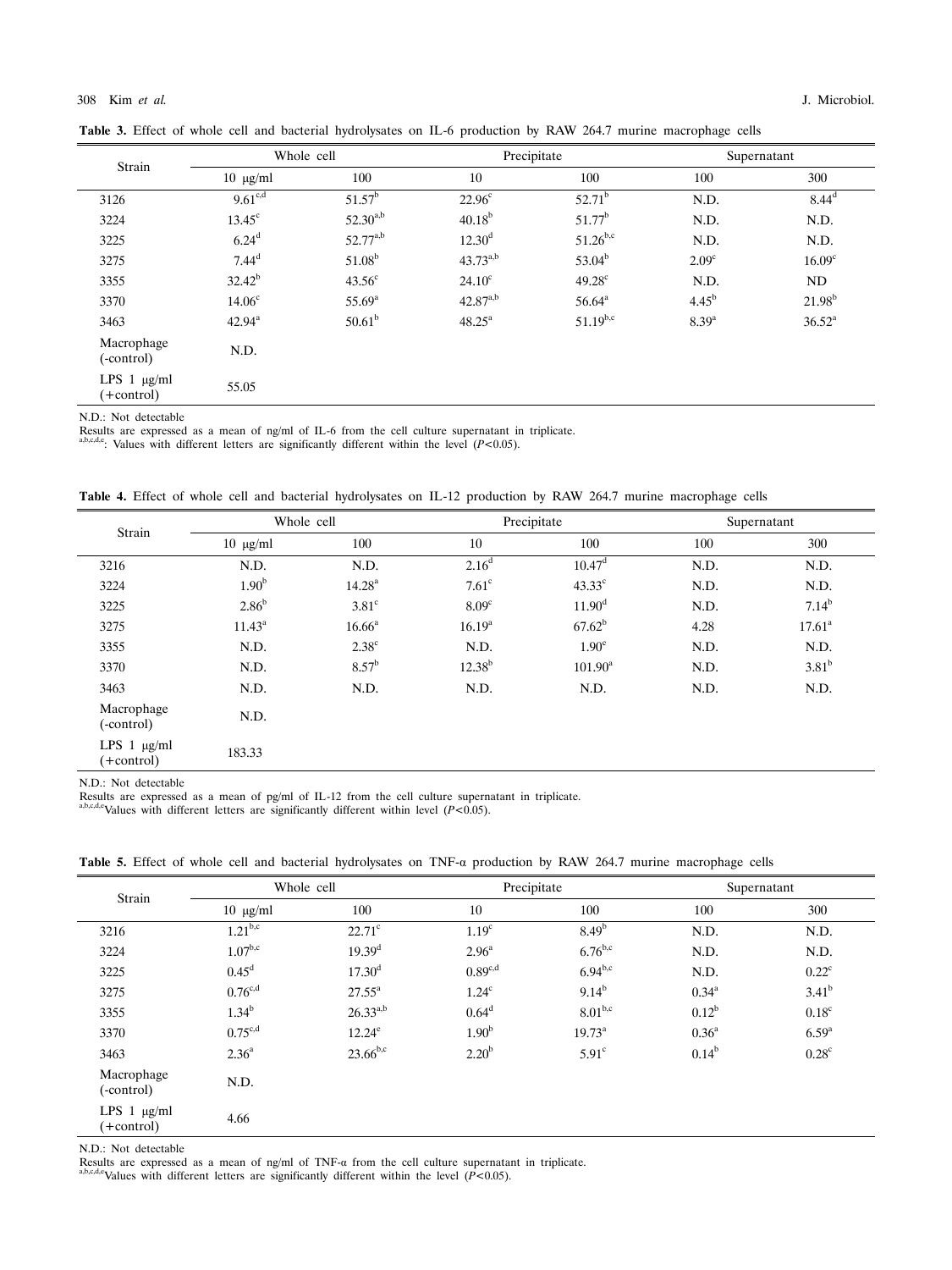were co-cultured with heat-killed whole cells (Fig. 1C) or precipitates (Fig. 1D), morphological alterations were clearly observed in association with macrophage activation. This effect was also observed, albeit weakly, in the supernatants (Fig. 1E).

## *Nitric oxide production*

RAW 264.7 cells cultured with either whole cell, the precipitate or supernatant from *Bifidobacterium* strains treated with pepsin and pancreatin, and nitric oxide in the culture supernatants were measured via the Griess assay (Table 1). The untreated RAW 264.7 cells generated 3.88 μM of nitric oxide in the supernatant, whereas the cells co-stimulated with LPS (1 μg/ml), a strong macrophage activator, generated 44.75 μM. When RAW 264.7 cells were co-cultured with 10-100 μg of precipitate per mililiter, nitric oxide production increased with increasing concentrations of precipitate. Interestingly, it was observed that the precipitate induced higher levels of nitric oxide as compared with whole cells, whereas a similar level of nitric oxide was generated in both the precipitate (100 μg/ml) and LPS treatment groups. Nitric oxide induction appeared to be less profound in the macrophages treated with supernatant (100 μg/ml).

## *Cytokine production by Bifidobacterium strains*

In order to evaluate the effects of digested *Bifidobacterium* strains on the induction of IL-1β, IL-6, IL-12, and TNF- $\alpha$ in the RAW 264.7 macrophages were incubated with either whole cell, the precipitates or supernatants of digested bacteria, and cytokine induction in the culture supernatant were subsequently monitored via ELISA.

 IL-1β levels in the RAW 264.7 cells stimulated with LPS (1 μg/ml) were evaluated at 1541 pg/ml and, as expected, no IL-1β was detected in the negative control RAW 264.7 cells (Table 2). IL-1β production in the macrophages treated with whole cells or precipitates was markedly induced in all strains. However, IL-1β induction was observed quite weakly in the macrophages stimulated with 100 μg/ml of supernatant.

 Bacterial precipitate at low concentrations (10 μg/ml) evidenced higher IL-6 induction as compared to the whole cell, and the activity increased with increasing concentrations (Table 3). Highly concentrated bacterial precipitate (100 μg/ml) evidenced the highest levels of IL-6 induction, and the activity level was similar to that of macrophage induction with LPS (1 μg/ml). It was observed that the induction of macrophages was weak or barely detectable in the bacterial supernatants (100 μg/ml), whereas a high level of activity was induced at higher supernatant concentrations (300 μg/ml).

 RAW264.7 cells co-cultured with LPS (1 μg/ml) generated IL-12 (183 pg/ml) but the level of IL-12 induction was quite weak in the cells stimulated with whole cells or precipitates (10-100 μg/ml). However, strains 3275 and 3370, when treated with precipitates (100 μg/ml), proved able to induce IL-12 production (Table 4).

It should be noted that  $TNF-\alpha$  induction activity, in the case of whole cells, was higher than that of the precipitates (Table 5), as it more effectively induces the production of cytokines including IL-1β, IL-6, and IL-12. TNF-α induction activity in the macrophages, even at a supernatant concentration of 300 μg/ml, was quite weak, and was below detect-

Vol. 45, No. 4 Cytokines and nitric oxide by digested *Bifidobacterium* strains 309

able levels.

# **Discussion**

Immunopotentiating activity has previously been shown to be induced in probiotic lactic acid bacteria that stimulate macrophages to induce a variety of cytokines. The activity of these bacteria has also been associated with the mediation of host defense, inflammatory response, tumoricidal and microbicidal activities. Activation studies have previously been demonstrated to secrete several cytokines via the stimulation of macrophages with live bacteria, heat-killed bacteria, and glutaraldehyde-fixed bacteria (Miettinen *et al*., 1996; Cross *et al*., 2004; Kimoto *et al*., 2004). Moreover, Takahashi (1993, 1998) previously reported that orally administered nonviable *Bifidobacterium longum* could improve intestinal mucosal immunity. According to studies conducted by various researchers, whole cells, peptidoglycan (Tejada-Simon and Pestka, 1999), teichoic acid (Uemura *et al.*, 2003), digested bacterial cells treated with lysozyme and actinase (Sakai *et al.*, 1996), and cell free extract (Hatcher and Lambrecht, 1993) are capable of inducing the production of cytokines, nitric oxide, and hydrogen peroxide. However, previous studies have focused principally on the induction of cytokines from macrophages using heat-killed whole cells or bacterial components. It is important to determine the effects of orally administered probiotic lactic acid bacteria on the gastrointestinal environment at the *in vitro* level. Therefore, we have evaluated the effects on macrophage activation of bifidobateria treated with pepsin at pH 2.0 and pancreatin at pH 7.0. Our results are generally consistent with those of previous studies showing that the production of nitric oxide and several cytokines can be increased significantly by exposing RAW 264.7 cells to heat-killed whole cells (Park *et al*., 1999). In particular, the precipitates evidenced higher nitric oxide induction and cytokine production activity in the macrophages as compared to whole cells, with the exception of TNF-α. This result indicates that orally administered nonviable probiotic bacteria digested with pepsin and pancreatin could enhance mucosal intestinal immunity. It has also been shown that probiotic lactic acid bacteria in feed or food supplements may evidence immunomodulatory properties, even if they are rendered inviable by the gastrointestinal environment. IL-6 was induced by heat-killed lactobacilli and bifidobacteria in RAW 264.7 murine macrophages (Tejada-Simon and Pestka, 1999). The oral administration of bifidobacteria results in increased production of total IgA or specific IgA in the mouse intestine (Takahashi *et al.*, 1998; Fukushima *et al*., 1999). In this study, enhanced IL-6 production was observed in RAW 264.7 cells stimulated with whole cells and precipitates. Therefore, our results indicate that *Bifidobacterium* sp. may contribute to the stimulation of B cells, thereby resulting in the induction of Ig A production in the gastrointestinal immune system.

 The majority of the tested *Bifidobacterium* strains induced minimal IL-12 production in RAW 264.7 cells. Interestingly, the production of IL-12 as the result of LPS (Gram-negative *E. coli*), which was utilized as a positive control, evidenced enhanced induction activity, whereas Gram-positive